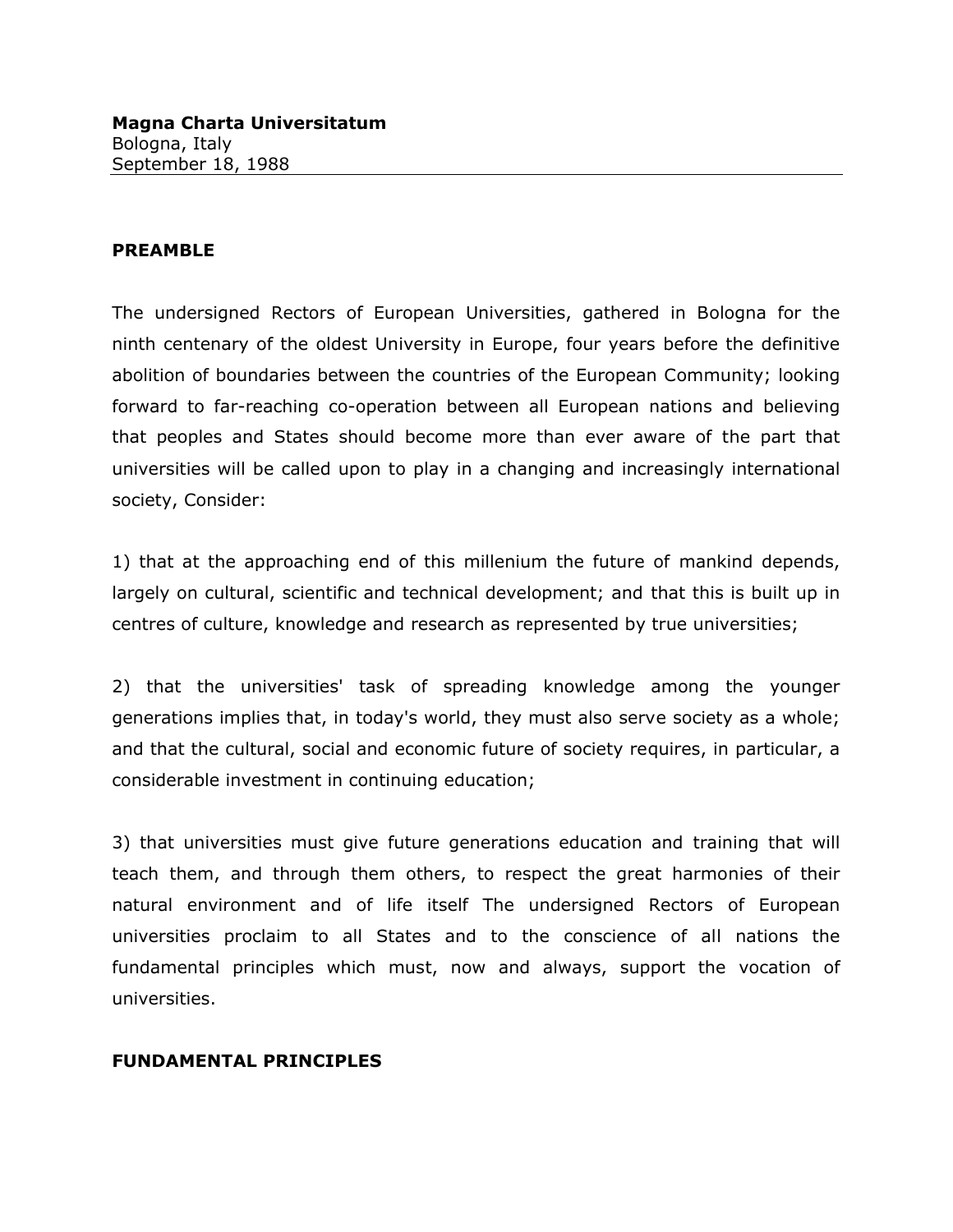1. The university is an autonomous institution at the heart of societies differently organized because of geography and historical heritage; it produces, examines, appraises and hands down culture by research and teaching. To meet the needs of the world around it, its research and teaching must be morally and intellectually independent of all political authority and intellectually independent of all political authority and economic power.

2. Teaching and research in universities must be inseparable if their tuition is not to lag behind changing needs, the demands of society, and advances in scientific knowledge.

3. Freedom in research and training is the fundamental principle of university life, and governments and universities, each as far as in them lies, must ensure respect for this fundamental requirement. Rejecting intolerance and always open to dialogue, the university is an ideal meeting-ground for teachers capable of imparting their knowledge and well equipped to develop it by research and innovation and students entitled, able and willing to enrich their minds with that knowledge.

4. A university is the trustee of the European humanist tradition; its constant care is to attain universal knowledge; to fulfil its vocation it transcends geographical and political frontiers, and affirms the vital need for different cultures to know and influence each other.

## **THE MEANS**

To attain these goals by following such principles calls for effective means, suitable to present conditions.

1. To preserve freedom in research and teaching, the instruments appropriate to realize that freedom must be made available to all members of the university community.